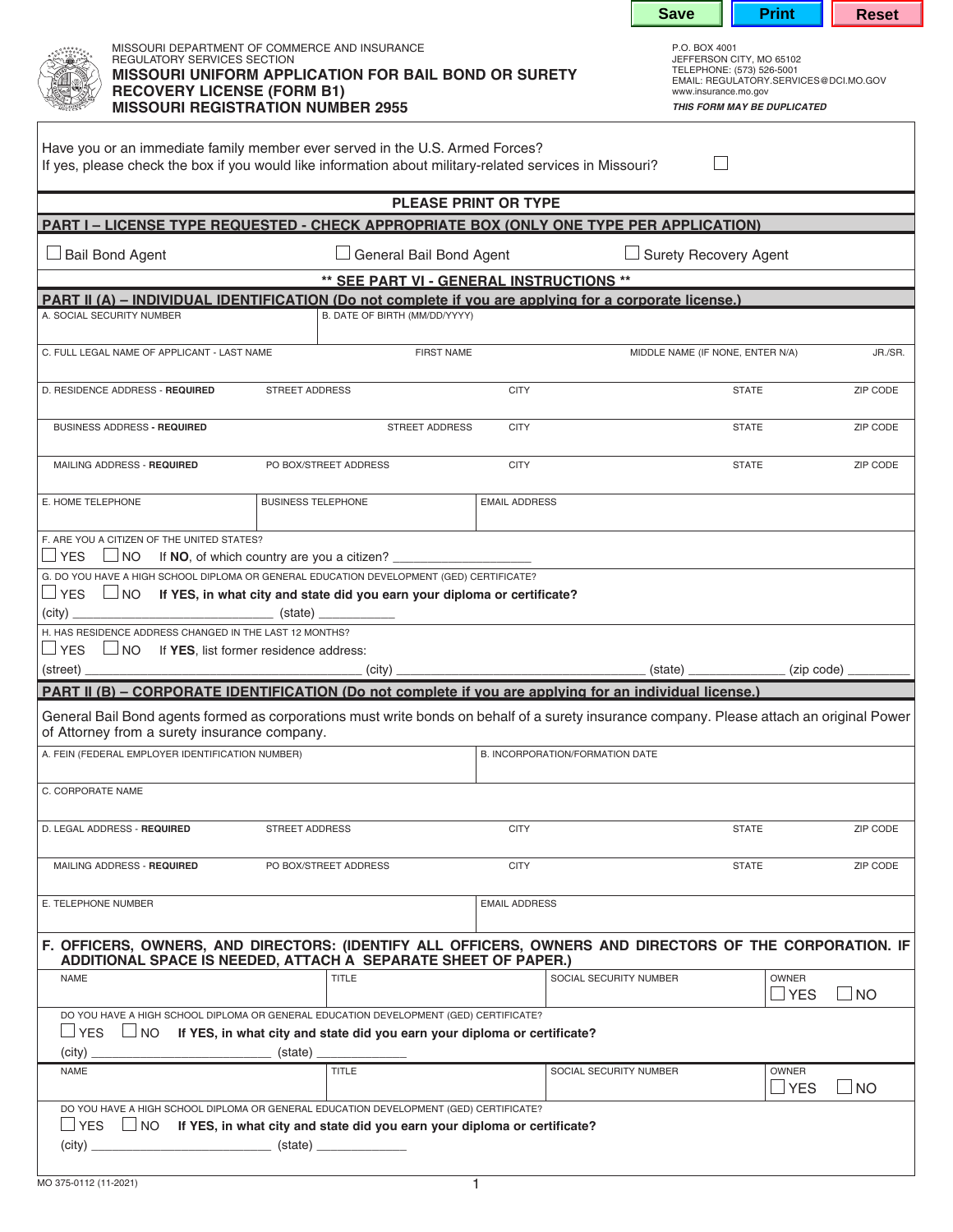| <b>PART III - BACKGROUND INFORMATION (To be completed by Individual AND Corporate Applicants.)</b>                                                                                                                                                                                                                                                                                                                              |                                                                                                                 |                    |             |               |  |  |  |  |
|---------------------------------------------------------------------------------------------------------------------------------------------------------------------------------------------------------------------------------------------------------------------------------------------------------------------------------------------------------------------------------------------------------------------------------|-----------------------------------------------------------------------------------------------------------------|--------------------|-------------|---------------|--|--|--|--|
| Corporate Applicant: Questions should be considered by each officer/owner/director. If any of the questions in Part III, A-H, can be answered,<br>"yes", by any officer/owner/director, the question should be checked, "yes", and documentation must be attached. If question Part III-I can be<br>answered "no" by any officer, the question should be checked "no." If needed, attach a sheet of paper for additional space. |                                                                                                                 |                    |             |               |  |  |  |  |
| DO YOU NOW HOLD, OR HAVE YOU EVER HELD, AN INSURANCE OR BAIL BOND LICENSE IN ANOTHER STATE IN THE U.S. OR THE PROVINCES OF CANADA?<br><b>YES</b><br>N <sub>O</sub><br>If YES, and the license is still in force, attach a certification letter from your home state.                                                                                                                                                            |                                                                                                                 |                    |             |               |  |  |  |  |
| HAVE YOU EVER BEEN ADJUDICATED, CONVICTED, PLED OR FOUND GUILTY OF ANY MISDEMEANOR OR FELONY OR CURRENTLY HAVE PENDING MISDEMEANOR OR FELONY CHARGES<br><b>B.</b><br>FILED AGAINST YOU? APPLICANTS ARE REQUIRED TO REPORT ALL CRIMINAL CASES WHETHER OR NOT A SENTENCE HAS BEEN IMPOSED, A SUSPENDED IMPOSITION OF SENTENCE<br>HAS BEEN ENTERED OR THE APPLICANT HAS PLED NOLO CONTENDERE (NO CONTEST).                         |                                                                                                                 |                    |             |               |  |  |  |  |
| $\sqcup$ YES<br>$\Box$ NO<br>If YES, provide a full, written explanation on a separate sheet of paper including the name and address of court, basis of charge,<br>outcome, and whether you received an executive pardon. Also, attach certified court documents of the information or Indictment and the Final Adjudication.                                                                                                   |                                                                                                                 |                    |             |               |  |  |  |  |
| C. HAS ANY PROFESSIONAL LICENSE OTHER THAN BAIL BOND RELATED LICENSES HELD OR APPLIED FOR BY YOU (OR ANY RENEWAL OF THE SAME), OR ANY BUSINESS OF WHICH<br>YOU HAVE BEEN DIRECTLY CONNECTED, BEEN SUBJECT TO DISCIPLINARY ACTION, INCLUDING BUT NOT LIMITED TO REFUSAL, SUSPENSION, REVOCATION, AND/OR DENIAL BY A<br>REGULATORY BODY OR OFFICIAL OF THIS OR ANY STATE DISTRICT, TERRITORY OR PROVIDENCE OF CANADA?             |                                                                                                                 |                    |             |               |  |  |  |  |
| <b>YES</b><br><b>NO</b><br>If YES, provide full, written explanation on a separate sheet of paper and a certified document from the agency imposing discipline.<br>D. DOES ANY COURT, SURETY INSURANCE COMPANY, GENERAL BAIL BOND AGENT OR BAIL BOND AGENT CONTEND OR ALLEGE THAT IT HAS MONEY OR SUMS DUE FROM YOU?                                                                                                            |                                                                                                                 |                    |             |               |  |  |  |  |
| $\sqcup$ YES<br>$\Box$ No                                                                                                                                                                                                                                                                                                                                                                                                       | If YES, provide full, written explanation on a separate sheet of paper and any documents related to the matter. |                    |             |               |  |  |  |  |
|                                                                                                                                                                                                                                                                                                                                                                                                                                 | E. HAVE YOU EVER HAD A PERFORMANCE OR SURETY BOND REFUSED, REVOKED, OR CANCELLED?                               |                    |             |               |  |  |  |  |
| <b>YES</b><br>$\blacksquare$<br>$\Box$ No                                                                                                                                                                                                                                                                                                                                                                                       | If YES, provide full, written explanation on a separate sheet of paper and any documents related to the matter. |                    |             |               |  |  |  |  |
| F. DO YOU HAVE ANY OUTSTANDING FORFEITURES OR UNSATISFIED JUDGMENTS ENTERED ON ANY BAIL BOND IN ANY COURT OF THIS STATE OR THE UNITED STATES, OR AS A BAIL BOND<br>AGENT, HAVE YOU WRITTEN A BOND THAT RESULTED IN AN OUTSTANDING FORFEITURE OR UNSATISFIED JUDGEMENT, OR HAS A SURETY INSURANCE COMPANY REFUSED, REVOKED<br>OR CANCELLED THEIR POWER-OF-ATTORNEY?                                                              |                                                                                                                 |                    |             |               |  |  |  |  |
| <b>YES</b><br>⊿ NO                                                                                                                                                                                                                                                                                                                                                                                                              | If YES, provide full, written explanation on a separate sheet of paper and any documents related to the matter. |                    |             |               |  |  |  |  |
| G. HAVE YOU EVER BEEN A DIRECTOR, OFFICER, OR OWNER OF AN INSURANCE COMPANY, AGENCY, OR CORPORATE GENERAL BAIL BOND AGENT WHICH WAS PLACED IN BANKRUPTCY.<br>CONSERVATORSHIP, REHABILITATION, OR ANY OTHER FORM OF DELINQUENCY PROCEEDINGS?<br><b>YES</b><br>$\Box$ NO<br>If YES, provide full explanation on a separate sheet of paper.                                                                                        |                                                                                                                 |                    |             |               |  |  |  |  |
| H. ARE YOU A JUDGE, ATTORNEY, COURT OFFICIAL, LAW ENFORCEMENT OFFICER OR A STATE, COUNTY OR MUNICIPAL EMPLOYEE WHO IS EITHER ELECTED OR APPOINTED?                                                                                                                                                                                                                                                                              |                                                                                                                 |                    |             |               |  |  |  |  |
| <b>YES</b><br><b>NO</b><br>If YES, state office/position and provide dates position/office held.<br>DO YOU DEVOTE AT LEAST FIFTY PERCENT (50%) OF YOUR WORKING TIME TO THE BAIL BOND BUSINESS IN MISSOURI?                                                                                                                                                                                                                      |                                                                                                                 |                    |             |               |  |  |  |  |
| <b>YES</b><br>$\Box$ No<br>PART IV - EMPLOYMENT RECORD (Do not complete if you are applying for a corporate license.)                                                                                                                                                                                                                                                                                                           |                                                                                                                 |                    |             |               |  |  |  |  |
|                                                                                                                                                                                                                                                                                                                                                                                                                                 | A. WILL YOU CONDUCT BAIL BOND BUSINESS USING A MARKETING NAME?                                                  |                    |             |               |  |  |  |  |
| <b>YES</b><br><b>NO</b><br>If YES, complete 1-3 below.                                                                                                                                                                                                                                                                                                                                                                          |                                                                                                                 |                    |             |               |  |  |  |  |
| 1. FULL AND EXACT NAME OF BAIL BOND BUSINESS ENTITY                                                                                                                                                                                                                                                                                                                                                                             |                                                                                                                 |                    |             |               |  |  |  |  |
| ADDRESS OF BUSINESS ENTITY                                                                                                                                                                                                                                                                                                                                                                                                      | <b>STREET</b>                                                                                                   | <b>CITY</b>        | ZIP CODE    |               |  |  |  |  |
| TELEPHONE NUMBER OF BUSINESS ENTITY<br>3.                                                                                                                                                                                                                                                                                                                                                                                       |                                                                                                                 |                    |             |               |  |  |  |  |
| B. List your employment history for the past five (5) years to present, beginning with your current place of employment. Account for all<br>time including full and part-time employment, unemployment, self-employment, military service and full-time education.                                                                                                                                                              |                                                                                                                 |                    |             |               |  |  |  |  |
| DATES OF EMPLOYMENT<br><b>FROM</b><br>TO                                                                                                                                                                                                                                                                                                                                                                                        | FULL AND EXACT NAME OF COMPANY                                                                                  | ADDRESS OF COMPANY |             | POSITION HELD |  |  |  |  |
|                                                                                                                                                                                                                                                                                                                                                                                                                                 |                                                                                                                 |                    |             |               |  |  |  |  |
|                                                                                                                                                                                                                                                                                                                                                                                                                                 |                                                                                                                 |                    |             |               |  |  |  |  |
|                                                                                                                                                                                                                                                                                                                                                                                                                                 |                                                                                                                 |                    |             |               |  |  |  |  |
|                                                                                                                                                                                                                                                                                                                                                                                                                                 |                                                                                                                 |                    |             |               |  |  |  |  |
|                                                                                                                                                                                                                                                                                                                                                                                                                                 |                                                                                                                 |                    |             |               |  |  |  |  |
|                                                                                                                                                                                                                                                                                                                                                                                                                                 |                                                                                                                 |                    |             |               |  |  |  |  |
|                                                                                                                                                                                                                                                                                                                                                                                                                                 |                                                                                                                 |                    |             |               |  |  |  |  |
| PART V – APPLICANT SIGNATURE (If applying for a corporate license, application must be signed by an officer.)<br>I hereby certify that, under penalty of perjury, all of the information submitted in this application and attachments is true and complete. I                                                                                                                                                                  |                                                                                                                 |                    |             |               |  |  |  |  |
| am aware that submitting false information or omitting pertinent or material information in connection with this application is grounds for<br>license revocation or denial of the license and may subject me to civil or criminal penalties.                                                                                                                                                                                   |                                                                                                                 |                    |             |               |  |  |  |  |
| ORIGINAL SIGNATURE OF APPLICANT                                                                                                                                                                                                                                                                                                                                                                                                 |                                                                                                                 |                    | <b>DATE</b> |               |  |  |  |  |
|                                                                                                                                                                                                                                                                                                                                                                                                                                 |                                                                                                                 |                    |             |               |  |  |  |  |
|                                                                                                                                                                                                                                                                                                                                                                                                                                 | THIS APPLICATION MUST BE COMPLETED IN ITS ENTIRETY OR IT WILL BE RETURNED FOR CORRECTION.                       |                    |             |               |  |  |  |  |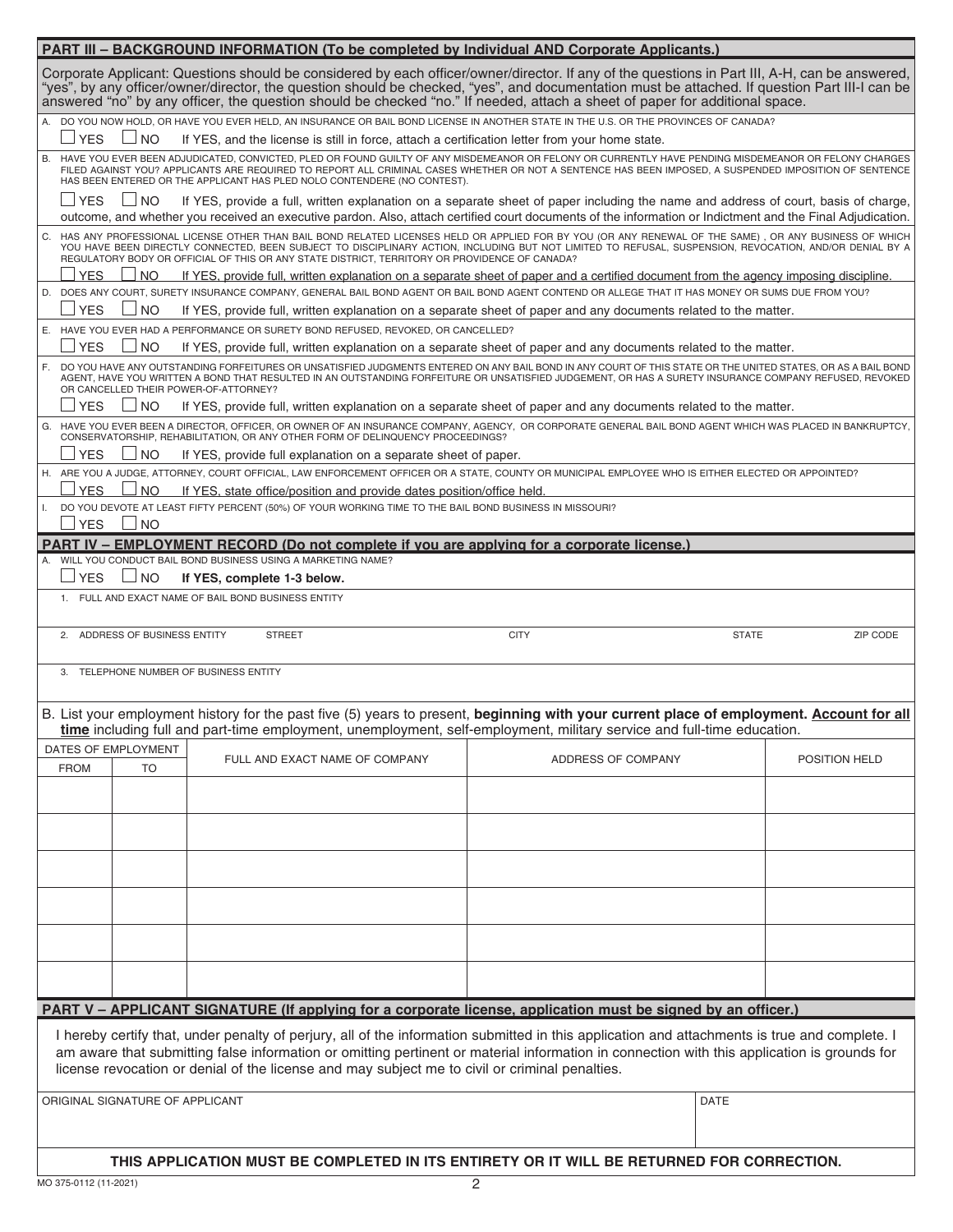### **PART VI – GENERAL INSTRUCTIONS**

#### All INITIAL BASIC TRAINING and EXAMINATION SCORES are valid for one year

### **INSTRUCTIONS APPLICABLE TO ALL APPLICANTS:**

- A. All applicants must submit a \$150 application fee. Fee may be paid by check or money order, made payable to DCI Insurance.
- B. The Department may deny a license to any applicant that has violated state law or has been adjudicated or entered a plea of guilty or nolo contendere in a criminal prosecution under any state or federal law for a felony or a crime involving moral turpitude, whether or not a sentence is imposed.
- C. Excluding applicants for a corporate general bail bond agent license, a fingerprint-based background check by an electronic means approved by the Missouri State Highway Patrol must be conducted on all applicants. The fingerprint-based background check must include a Missouri State Highway Patrol, Criminal Records and Identification Division (CRID) and a Federal Bureau of Investigation search. For proper identification, a fingerprint is required. The applicant shall pay any required fingerprinting, search or other fees directly to, and in the manner prescribed by, the Missouri Highway Patrol. Applicants who have previously submitted to an electronic fingerprint-based background check approved by the Missouri Highway Patrol are not required to submit additional fingerprints. Your application is not complete until all background check information has been submitted to the Missouri Highway Patrol and received by the Department.

 For information on obtaining the fingerprint-based background check, including information regarding locations and fees, you **must** register with the Missouri Automated Criminal History Site Fingerprint Portal at www.machs.mo.gov. DCI's Missouri registration number is 2955.

## **BAIL BOND AGENT APPLICANTS**

- A. Applicants must have completed 24 hours of initial basic training.
- B. Residents and non-residents must take and pass the Missouri bail bond agent examination.
- C. All applicants must comply with the qualifications and requirements as set forth in Chapter 374, RSMo., including:
	- 1. Be at least 21 years of age.
	- 2. Be a United States citizen.
	- 3. Have earned a high school diploma or GED certificate.
	- 4. Have not been convicted of any felony under the laws of any state or of the United States.
	- 5. Not be a judge, attorney, court official, law enforcement officer, or a state, county, or municipal employee who is either elected or appointed.

#### **D. Applicants must submit with the completed application:**

- 1. Original, signed Certificate of Initial Basic Training.
- E. All applicants must provide on this form the name, license number, address, and signature of the licensed general bail bond agent under whose authority they will be working:

**PRINT** NAME AND LICENSE NUMBER OF GENERAL BAIL BOND AGENT(S)

ADDRESS OF GENERAL BAIL BOND AGENT(S)

ORIGINAL SIGNATURE OF GENERAL BAIL BOND AGENT(S)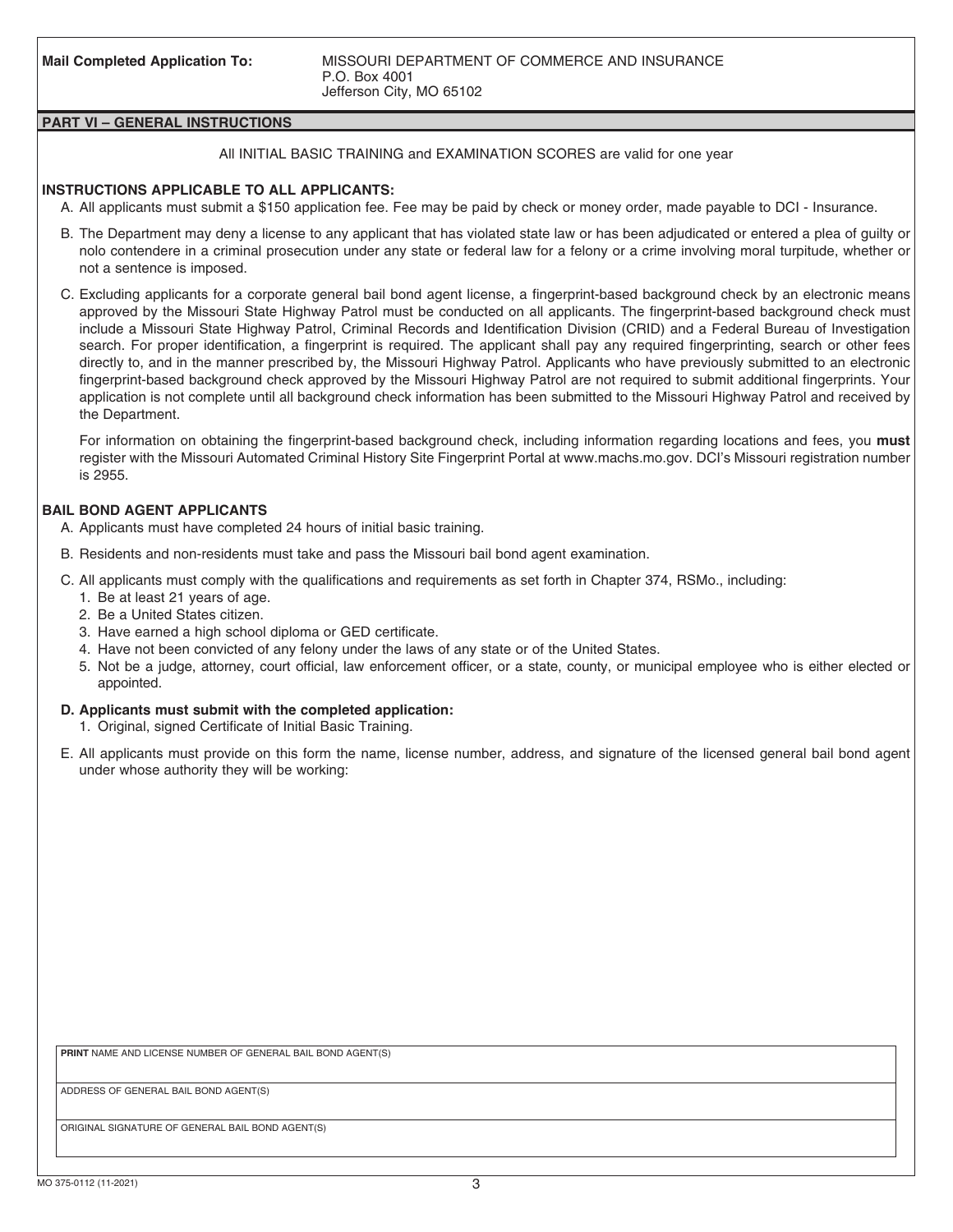## **GENERAL BAIL BOND AGENT APPLICANTS - INDIVIDUALS**

A. Applicants must have completed 24 hours of initial basic training.

- 1. Residents and non-residents are exempt from Missouri's 24 hours of initial basic training if they completed the training prior to applying for a Missouri bail bond agent license.
- 2. Applicants are exempt from Missouri's 24 hours of initial basic training if they were licensed as a bail bond agent in Missouri prior to January 1, 2005.

#### B. No examination required.

- C. All applicants must comply with the qualifications and requirements as set forth in Chapter 374, RSMo., including:
	- 1. Be at least 21 years of age.
	- 2. Be a United States citizen.
	- 3. Have earned a high school diploma or GED certificate.
	- 4. Have been licensed as a bail bond agent for a minimum of two years prior to submitting the general bail bond application.
	- 5. Devote at least 50% of his/her working time to the bail bond business in Missouri.
	- 6. Have not been convicted of any felony under the laws of any state or of the United States.
	- 7. Not be a judge, attorney, court official, law enforcement officer, or a state, county, or municipal employee who is either elected or appointed.

## **D. Applicants must submit with the completed application:**

- 1. Original, signed Certificate of Initial Basic Training, if applicable.
- 2. Assignment form documenting assignment of \$10,000 if applicant is a Missouri resident. Assignment form documenting assignment of \$25,000 if the applicant is a non-resident.
- 3. Acknowledgement of Assignment form.
- 4. Original Certificate of Deposit representing the assigned deposit. Certificate of Deposit must be issued in applicant's name only, and indicate assignement to the state of Missouri.

## **GENERAL BAIL BOND AGENT APPLICANTS - CORPORATIONS**

A. Corporate applicants must be registered with the Missouri Secretary of State Office and in good standing.

- B. All officers of the corporation must hold active Missouri bail bond agent licenses, and must have been licensed as bail bond agents for a minimum of two years prior to submitting the general bail bond corporation application.
- C. All officers of the general bail bond corporation must meet all of the qualifications outlined in A, B and C of GENERAL BAIL BOND AGENT APPLICANTS - INDIVIDUAL.

#### **D. Applicants must submit with the completed application:**

- 1. A copy of the Certificate of Incorporation or a Certificate of Good Standing issued by the Missouri Secretary of State, and dated within the past year.
- 2. A list of all branch addresses of the general bail bond agent corporation.
- 3. Assignment form documenting assignment of \$10,000 if applicant is a Missouri resident. Assignment form documenting assignment of \$25,000 if the applicant is a non-resident.
- 4. Acknowledgement of Assignment form.
- 5. Original Certificate of Deposit representing the assigned deposit. Certificate of Deposit must be issued in the corporate applicant's name only and indicate assignement to the state of Missouri. An officer must sign as depositor.
- 6. Original Power of Attorney from insurance company.

# **SURETY RECOVERY AGENT APPLICANTS**

A. Applicants must have completed 24 hours of initial basic training.

- 1. Applicants are not required to take Missouri's 24 hours of initial basic training if they hold a current Missouri bail bond agent or general bail bond agent license and completed the training prior to applying for the bail bond agent or general bail bond agent license.
- 2. Trained law enforcement officers who have at least two years of law enforcement service within the past ten years are not required to take the 24 hours of initial basic training. (See D. for documentation requirements.)
- B. Resident and non-resident applicants are required to take the surety recovery agent examination.
- C. All applicants must:
	- 1. Be at least 21 years of age.
	- 2. Be a United States citizen.
	- 3. Have earned a high school diploma or GED certificate.
	- 4. Have not been convicted of any felony under the laws of any state or of the United States.

# **D . Applicants must submit with the completed application:**

- 1. Original, signed Certificate of Initial Basic Training, if applicable.
- 2. A former Law Enforcement Officer requesting an exemption to initial basic training must submit an original letter from the city or government agency for which he/she served documenting a minimum of two years of law enforcement service within the past ten years. He/she must also submit written documentation of prior law enforcement training.
- 3. A copy of the front and back of his/her driver's license or other valid photo identification.

# **THIS APPLICATION MAY BE PHOTOCOPIED**